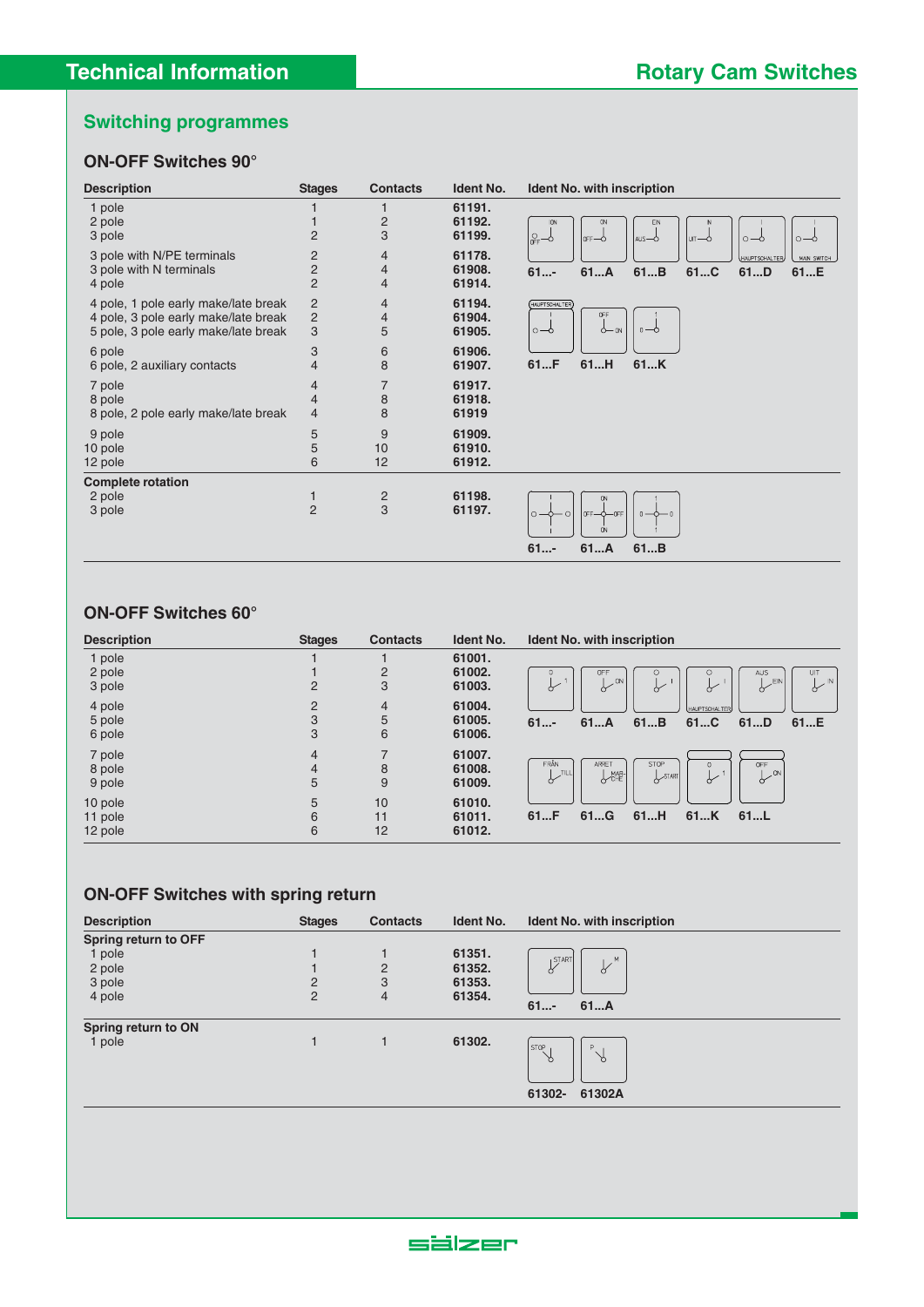## **Changeover Switches with centre OFF, 60°**

| <b>Description</b>                            | <b>Stages</b>                                       | <b>Contacts</b>                                         | <b>Ident No.</b>                     | Ident No. with inscription                                                                                                                                                                                                                                                                              |
|-----------------------------------------------|-----------------------------------------------------|---------------------------------------------------------|--------------------------------------|---------------------------------------------------------------------------------------------------------------------------------------------------------------------------------------------------------------------------------------------------------------------------------------------------------|
| 1 pole<br>2 pole<br>3 pole<br>4 pole          | $\frac{2}{3}$<br>$\overline{4}$                     | $\mathbf{2}$<br>$\overline{4}$<br>$\boldsymbol{6}$<br>8 | 61025.<br>61026.<br>61027.<br>61028. | $1\sqrt{$<br>$2\begin{array}{c} 0 \\ 2\end{array}$<br>$\begin{bmatrix} 0 \\ HANQ &   & \text{JUT}0 \end{bmatrix}$<br>$\begin{smallmatrix} & & & 0 \\ & 1 & & \\ & & & \end{smallmatrix}$<br>$\begin{bmatrix} 0 \\ HANQ \end{bmatrix}$ FERN<br>  0<br>  man_  auto  <br>$\overline{2}$<br>$\overline{2}$ |
| 5 pole<br>6 pole<br>7 pole<br>8 pole          | $\sqrt{5}$<br>$\overline{6}$<br>$\overline{7}$<br>8 | 10<br>12<br>14<br>16                                    | 61029.<br>61030.<br>61031.<br>61032. | 61C<br>61B<br>61D<br>61A<br>$61$ -<br>61E<br>$\mathsf{A}\mathsf{U}\mathsf{S}$<br>HALT<br>$HANQ$ $MSTQ$<br>NETZ NOTSTR<br>$\begin{bmatrix} 0 \\ A \cup \begin{bmatrix} 1 \\ C \end{bmatrix} \end{bmatrix}$<br>$AC \rightarrow 0$<br>$_{DC}$<br>AB<br><b>yor</b><br>AUTO HAND<br><b>ZU-</b>               |
| without jumpers<br>1 pole<br>2 pole<br>3 pole | $\mathbf{1}$<br>$\frac{2}{3}$                       | $\overline{c}$<br>$\overline{4}$<br>6                   | 61625.<br>61626.<br>61627.           | 61H<br>61<br>61.K<br>61G<br>$61$ J<br>61L                                                                                                                                                                                                                                                               |
|                                               |                                                     |                                                         |                                      | <b>OFF</b><br>OFF<br><b>OFF</b><br>AUS<br>$A \begin{matrix} 0 \\ 1 \end{matrix}$<br>$\circ$<br>$\mathsf K$<br>$strap$ $RUN$<br>$EN2$   $AUTO$<br>AUTO   MAN<br>230Y   400V<br>AUTO HAND                                                                                                                 |
|                                               |                                                     |                                                         |                                      | 61P<br>61Q<br>61R<br>61M<br>61N<br>61S                                                                                                                                                                                                                                                                  |
|                                               |                                                     |                                                         |                                      | STOP<br>STOP<br>OFF<br><b>HALT</b><br>REV FORW<br>LINKS   RECHTS<br>FORW   REV<br>$x \sim \frac{1}{2}$<br>61U<br>61V<br>61W<br>61T                                                                                                                                                                      |

## **Changeover Switches with centre OFF, 90°**

| <b>Description</b> | <b>Stages</b> | <b>Contacts</b> | <b>Ident No.</b> | <b>Ident No. with inscription</b>                                      |
|--------------------|---------------|-----------------|------------------|------------------------------------------------------------------------|
| pole               |               |                 | 61151.           |                                                                        |
| 2 pole             |               | 4               | 61152.           | <b>OFF</b><br>AUS<br><b>OFF</b><br><b>OFF</b>                          |
| 3 pole             |               |                 | 61153.           | HAND-O-AUTO    MAN-O-AUTO    HAND-O-AUTO    230V-O-460V   <br>$\sim$ 2 |
| 4 pole             | 4             |                 | 61154.           |                                                                        |
|                    |               |                 |                  | $61$ -<br>61B<br>61C<br>61D<br>61E<br>61A                              |

## **Changeover Switches with centre OFF and spring return**

| <b>Description</b>             | <b>Stages</b>  | <b>Contacts</b> | <b>Ident No.</b> | <b>Ident No. with inscription</b>                                                                                             |
|--------------------------------|----------------|-----------------|------------------|-------------------------------------------------------------------------------------------------------------------------------|
| <b>Spring return to centre</b> |                |                 |                  |                                                                                                                               |
| 1 pole                         |                | 2               | 61361.           | $HAND$ <sub>1</sub> AUTO<br>$ $ STOP $ $ START<br>$ $ START $ $ STOP $ $<br>AUS                                               |
| 2 pole                         | 0              | 4               | 61362.           | $\frac{8}{1}$ EIN<br>₩                                                                                                        |
| 3 pole                         | 3              | 6               | 61363.           |                                                                                                                               |
| without jumpers                |                |                 |                  | $61$ -<br>61C<br>61B<br>61D<br>61A<br>61E                                                                                     |
| 1 pole                         |                | 2               | 61761.           |                                                                                                                               |
| 2 pole                         | $\overline{2}$ | 4               | 61762.           |                                                                                                                               |
|                                |                |                 |                  | AUS<br>AUF<br>$\int_{1}^{6}$ ZU<br>$ $ STOP $ $ START<br>AUTO <sub>I</sub><br><b>HAND</b><br>UT<br>$\mathbb{N}$<br>LANGZ SNEL |



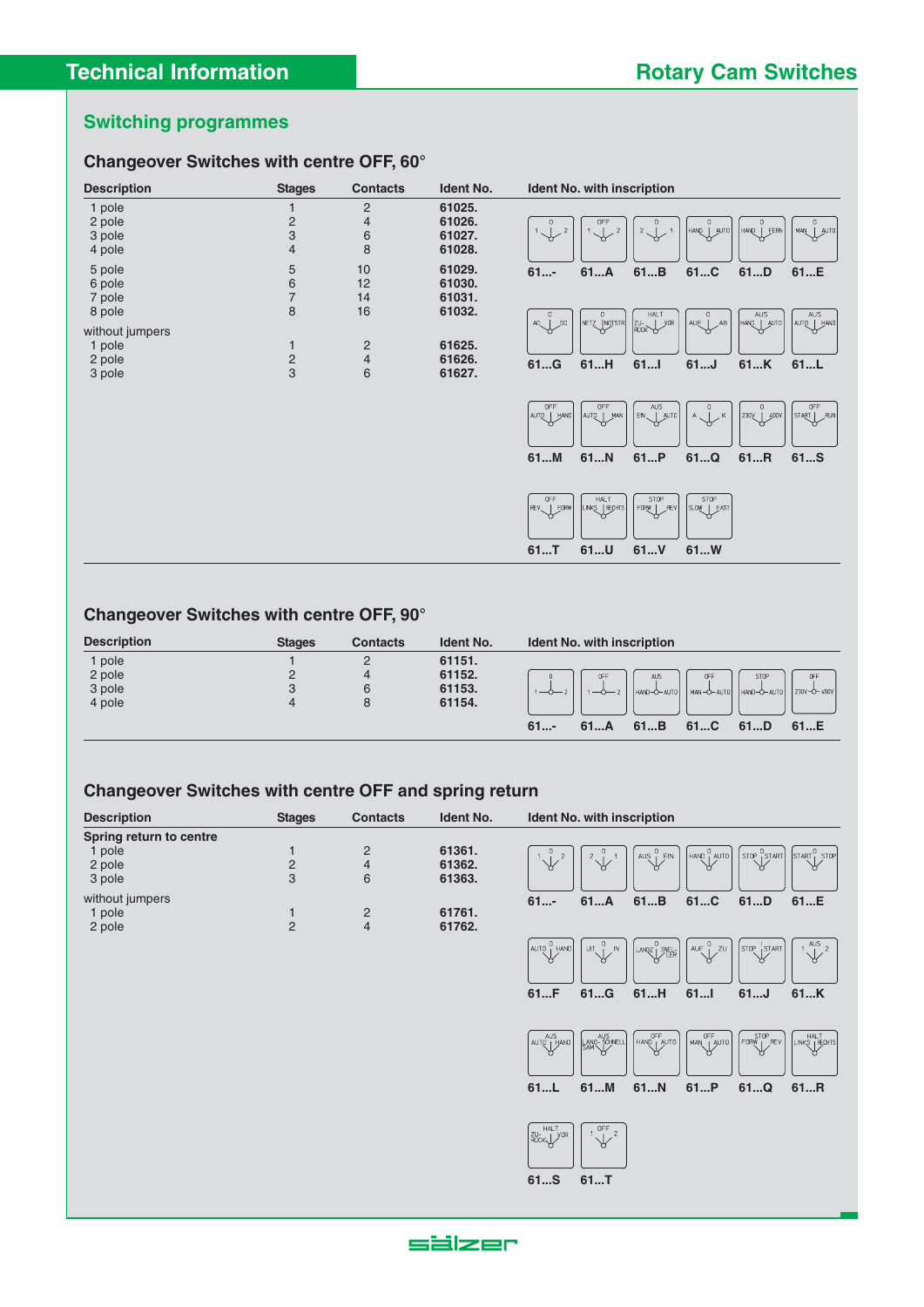## **Changeover Switches with centre OFF and spring return**

| <b>Description</b>                | <b>Stages</b> | <b>Contacts</b> | <b>Ident No.</b> | <b>Ident No. with inscription</b> |
|-----------------------------------|---------------|-----------------|------------------|-----------------------------------|
| Spring return from left to centre |               |                 |                  |                                   |
| pole                              |               |                 | 61364.           |                                   |
| 2 pole                            | ⊂             | 4               | 61365.           | $0 - 2$                           |
| 3 pole                            | 3             | 6               | 61369.           |                                   |
|                                   |               |                 |                  | $61$ -                            |

## **Changeover Switches without OFF**

| <b>Description</b>                                           | <b>Stages</b>                                         | <b>Contacts</b>                                | Ident No.                            | <b>Ident No. with inscription</b>                                                                                            |
|--------------------------------------------------------------|-------------------------------------------------------|------------------------------------------------|--------------------------------------|------------------------------------------------------------------------------------------------------------------------------|
| 1 pole<br>2 pole<br>3 pole                                   | $\overline{\mathbf{c}}$<br>3                          | $\mathbf{2}$<br>$\overline{4}$<br>6            | 61037.<br>61038.<br>61039.           | AUF ZU<br>AUF AB<br>AUTO MAN<br>$\overline{z}$<br>OFF ON<br>$\mathsf{O}\xspace$<br>$\sqrt{}$<br>$\vee$<br>प्त<br>୪<br>୪<br>୪ |
| 4 pole<br>5 pole<br>6 pole                                   | 4<br>5<br>6                                           | 8<br>10<br>12                                  | 61040.<br>61041.<br>61042.           | 61B<br>61C<br>$61$ -<br>61A<br>61D<br>61E                                                                                    |
| 7 pole<br>8 pole<br>9 pole                                   | 7<br>$\,8\,$<br>9                                     | 14<br>16<br>18                                 | 61043.<br>61044.<br>61045.           | 230V<br>400V<br>HAND<br>AUTO<br>$\mathsf B$<br>Χ<br>₩<br>Χ                                                                   |
| 10 pole<br>11 pole<br>12 pole                                | 10<br>11<br>12                                        | 20<br>22<br>24                                 | 61046.<br>61047.<br>61048.           | 61H<br>611<br>61F                                                                                                            |
| without jumpers<br>1 pole<br>2 pole<br>3 pole<br>4 pole      | $\mathbf{1}$<br>$\overline{c}$<br>3<br>$\overline{4}$ | $\overline{c}$<br>$\overline{4}$<br>$6\,$<br>8 | 61637.<br>61638.<br>61639.<br>61640. |                                                                                                                              |
| overlapping contacts<br>1 pole<br>2 pole<br>3 pole<br>4 pole | $\mathbf{1}$<br>$\frac{2}{3}$<br>$\overline{4}$       | $\overline{c}$<br>$\overline{4}$<br>$6\,$<br>8 | 61737.<br>61738.<br>61739.<br>61740. |                                                                                                                              |

## **Changeover Switches without OFF with spring return**

| <b>Description</b>     | <b>Stages</b> | <b>Contacts</b> | <b>Ident No.</b> | <b>Ident No. with inscription</b>                                |
|------------------------|---------------|-----------------|------------------|------------------------------------------------------------------|
| Spring return to 12 hr |               |                 |                  |                                                                  |
| pole                   |               |                 | 61371.           | <b>OFF</b><br>$STOP$ $START$<br>HAND<br>AUTO<br>EIN<br>AUS<br>ON |
| 2 pole                 | 2             | 4               | 61372.           |                                                                  |
| 3 pole                 | 3             | 6               | 61373.           |                                                                  |
| without jumpers        |               |                 |                  | $61$ -<br>61C<br>61B<br>61D<br>61E<br>61A                        |
| pole                   |               | C               | 61771.           |                                                                  |

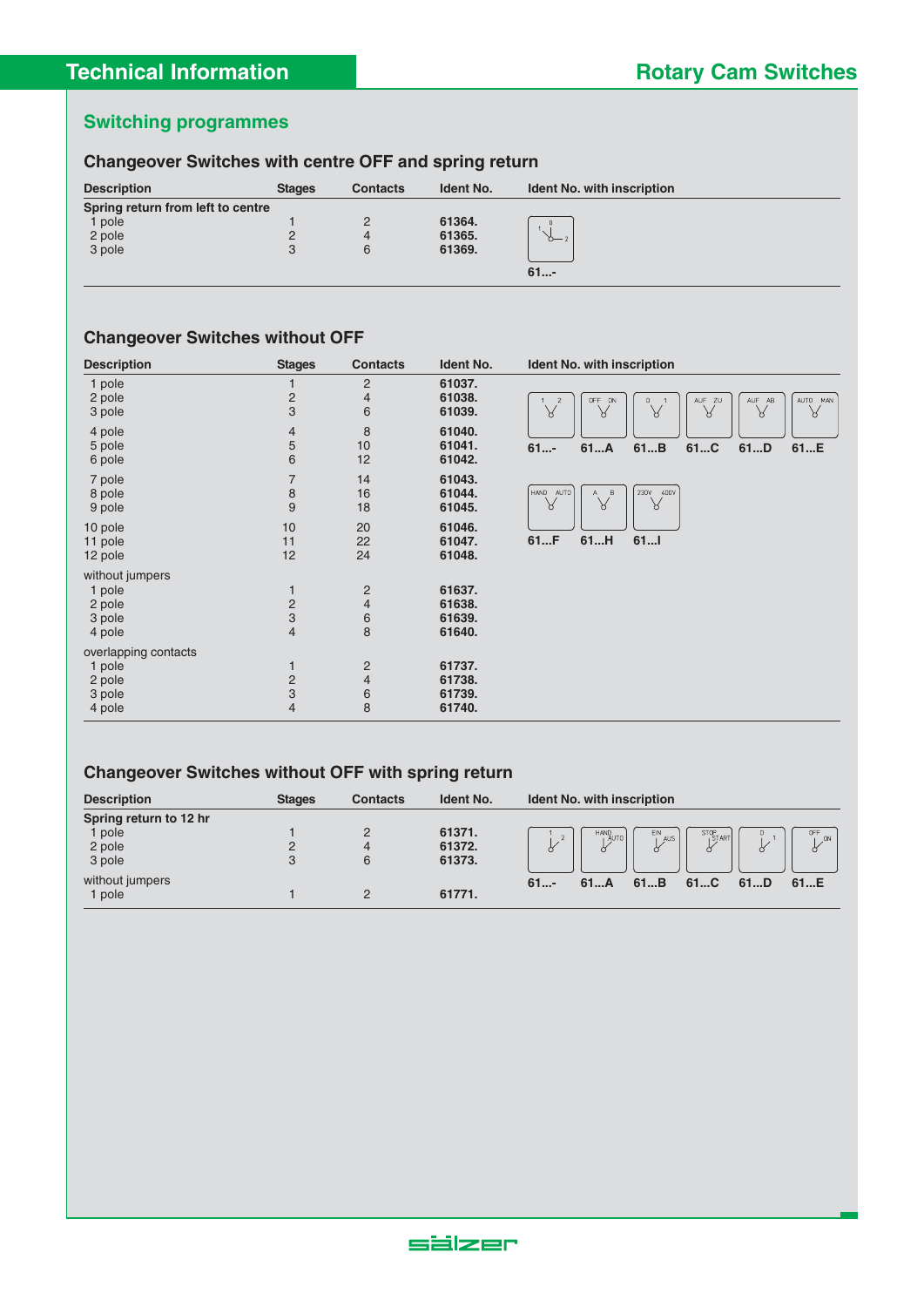## **Multi-step Switches with OFF**

| <b>Description</b> | <b>Stages</b>                             | <b>Contacts</b>           | Ident No.        | Ident No. with inscription                                                                                                                                                                     |
|--------------------|-------------------------------------------|---------------------------|------------------|------------------------------------------------------------------------------------------------------------------------------------------------------------------------------------------------|
| 2 steps            |                                           |                           |                  |                                                                                                                                                                                                |
| 1 pole             | $\mathbf{1}$                              | 2                         | 61059.           | HAND AUTO<br>$\sqrt{2}$<br>$\mathbf{Z}$                                                                                                                                                        |
| 2 pole             | $\sqrt{2}$                                | 4                         | 61079.           | $\sum_{\alpha=0}^{1}$<br>$_{\text{AMS}}\rightarrow$<br>$\overline{\phantom{a}}$ of F $\overline{\phantom{a}}$                                                                                  |
| 3 pole             | $\ensuremath{\mathsf{3}}$                 | 6                         | 61099.           |                                                                                                                                                                                                |
| 4 pole             | $\overline{4}$                            | $\,8\,$                   | 61130.           | 61A<br>$61$ -<br>61B                                                                                                                                                                           |
| 5 pole             | 5                                         | 10                        | 61134.           |                                                                                                                                                                                                |
| 6 pole             | 6                                         | 12                        | 61137.           |                                                                                                                                                                                                |
| 3 steps            |                                           |                           |                  |                                                                                                                                                                                                |
| 1 pole             | $\overline{c}$                            | 3                         | 61060.           | AUTO AUF<br>AUTO AUF<br>ZU AUF<br>$\sqrt{2}$<br>$\mathbf{Z}$                                                                                                                                   |
| 2 pole             | $\ensuremath{\mathsf{3}}$                 | 6                         | 61080.           | $_0 \rightarrow \hspace{-6pt} \rightarrow$ 3<br>$or F \rightarrow 3$<br>AUS-O-AUTO<br>$HALT-\times ZU$<br>$\overline{\phantom{aa}}$ AUS $\overline{\phantom{aa}}$ $\overline{\phantom{aa}}$ ZU |
| 3 pole             | 5                                         | 9                         | 61100.           |                                                                                                                                                                                                |
| 4 pole             | $\,6$                                     | 12                        | 61131.           | 61A<br>61B<br>61C<br>61D<br>$61$ -                                                                                                                                                             |
| 5 pole             | 8                                         | 15                        | 61135.           |                                                                                                                                                                                                |
|                    |                                           |                           |                  |                                                                                                                                                                                                |
| 4 steps            |                                           |                           |                  |                                                                                                                                                                                                |
| 1 pole             | $\overline{\mathbf{c}}$<br>$\overline{4}$ | $\overline{4}$<br>$\,8\,$ | 61061.<br>61081. | $\overline{2}$<br>2                                                                                                                                                                            |
| 2 pole<br>3 pole   | $\,6$                                     | 12                        | 61101.           | $0 -$<br>OFF-<br>- 3                                                                                                                                                                           |
| 4 pole             | 8                                         | 16                        | 61132.           |                                                                                                                                                                                                |
|                    |                                           |                           |                  | $61$ -<br>61A                                                                                                                                                                                  |
| 5 steps            |                                           |                           |                  |                                                                                                                                                                                                |
| 1 pole             | 3                                         | 5                         | 61062.           |                                                                                                                                                                                                |
| 2 pole             | 5                                         | 10                        | 61082.           | $0 -$<br>OFF-                                                                                                                                                                                  |
| 3 pole             | 8                                         | 15                        | 61102.           | $5^{\circ}$<br>5                                                                                                                                                                               |
|                    |                                           |                           |                  | $61$ -<br>61A                                                                                                                                                                                  |
|                    |                                           |                           |                  |                                                                                                                                                                                                |
| 6 steps            |                                           |                           |                  |                                                                                                                                                                                                |
| 1 pole             | 3                                         | $\,6$                     | 61063.           | $\begin{array}{c} 234 \\ 1 \ \end{array}$<br>$\begin{array}{ccc} 2 & 3 & 4 \\ 1 & 5 & 6 \\ 0 & 6 & 2 \end{array}$                                                                              |
| 2 pole             | $\,6$<br>9                                | 12<br>18                  | 61083.           |                                                                                                                                                                                                |
| 3 pole             |                                           |                           | 61103.           |                                                                                                                                                                                                |
|                    |                                           |                           |                  | $61$ -<br>61A                                                                                                                                                                                  |
| 7 steps            |                                           |                           |                  |                                                                                                                                                                                                |
| 1 pole             | $\overline{4}$                            | $\overline{7}$            | 61064.           | $2^{3}$                                                                                                                                                                                        |
| 2 pole             | $\sqrt{ }$                                | 14                        | 61084.           | $\begin{array}{c} 2 \ 3 \ 4 \ 0 \end{array}$<br>$\sqrt{\frac{1}{\text{OFF}}\mathcal{L}}$ $\frac{5}{6}$                                                                                         |
|                    |                                           |                           |                  |                                                                                                                                                                                                |
|                    |                                           |                           |                  | $61$ -<br>61A                                                                                                                                                                                  |
|                    |                                           |                           |                  |                                                                                                                                                                                                |
| 8 steps            | $\overline{4}$                            |                           | 61065.           |                                                                                                                                                                                                |
| 1 pole             |                                           | $\,8\,$                   |                  | $2^{3}4$<br>3<br>$\overline{2}$<br>$\sqrt[3]{*}$<br>OFF-                                                                                                                                       |
|                    |                                           |                           |                  | -6                                                                                                                                                                                             |
|                    |                                           |                           |                  |                                                                                                                                                                                                |
|                    |                                           |                           |                  | 61065-<br>61065A                                                                                                                                                                               |
| 9 steps            |                                           |                           |                  |                                                                                                                                                                                                |
| $1$ pole           | 5                                         | 9                         | 61066.           | $2^3$ 4 $\begin{bmatrix} 2^3 & 4 \end{bmatrix}$                                                                                                                                                |
|                    |                                           |                           |                  | O                                                                                                                                                                                              |
|                    |                                           |                           |                  | $\delta$                                                                                                                                                                                       |
|                    |                                           |                           |                  | 61066-<br>61066A                                                                                                                                                                               |
|                    |                                           |                           |                  |                                                                                                                                                                                                |
| 10 steps<br>1 pole | $\sqrt{5}$                                | $10$                      | 61067.           | 3                                                                                                                                                                                              |
|                    |                                           |                           |                  |                                                                                                                                                                                                |
|                    |                                           |                           |                  |                                                                                                                                                                                                |
|                    |                                           |                           |                  | $10 \t{9} \t{8}$<br>10 <sub>9</sub>                                                                                                                                                            |
|                    |                                           |                           |                  | 61067-<br>61067A                                                                                                                                                                               |
| 11 steps           |                                           |                           |                  |                                                                                                                                                                                                |
| 1 pole             | $\,6\,$                                   | 11                        | 61068.           | $2^{3}$<br>3                                                                                                                                                                                   |
|                    |                                           |                           |                  |                                                                                                                                                                                                |
|                    |                                           |                           |                  | 10a<br>10 a                                                                                                                                                                                    |
|                    |                                           |                           |                  | 61068-<br>61068A                                                                                                                                                                               |
|                    |                                           |                           |                  |                                                                                                                                                                                                |

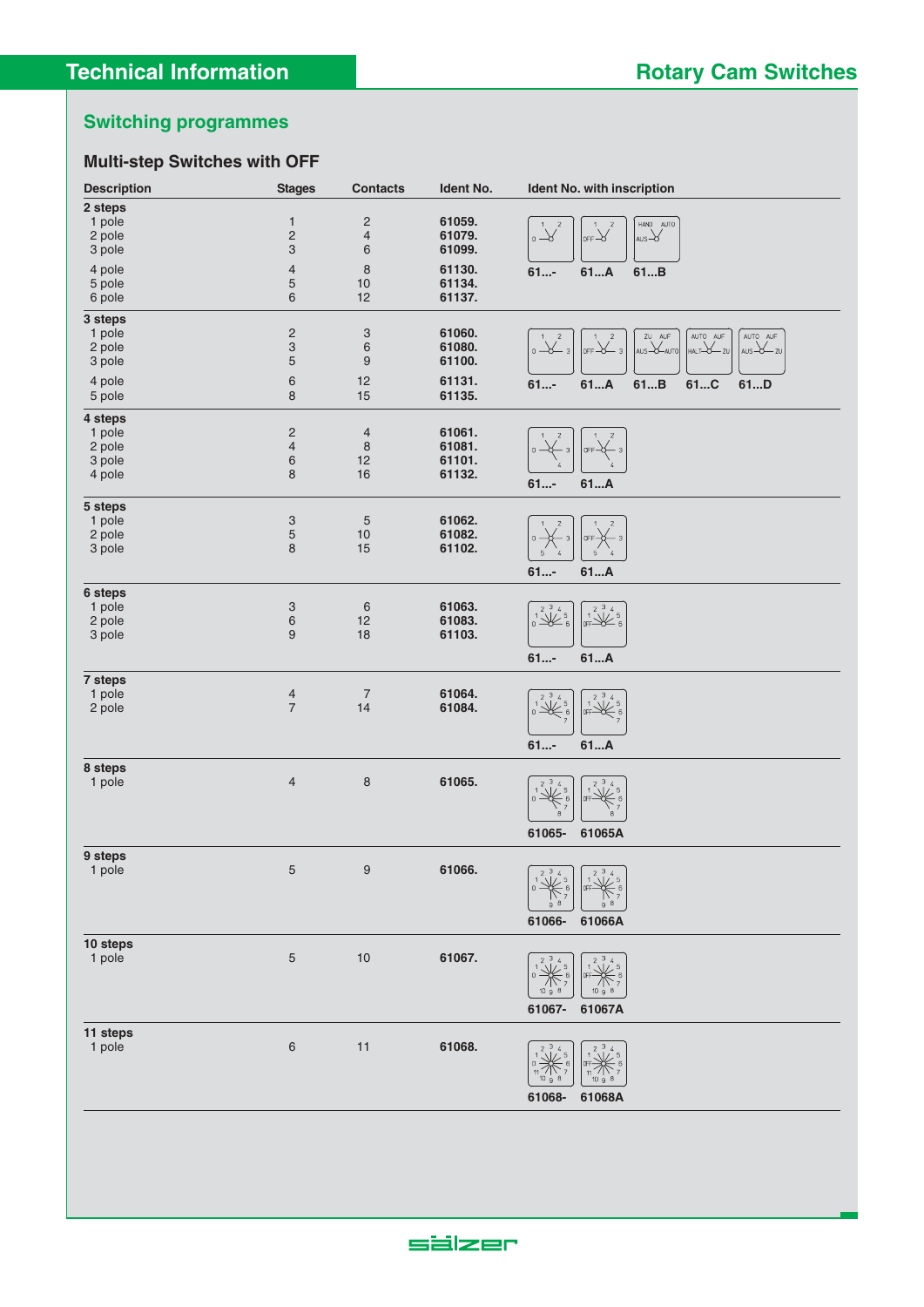## **Multi-step Switches without OFF**

| <b>Description</b> | <b>Stages</b>                    | <b>Contacts</b>                         | Ident No.        | Ident No. with inscription                                                                                               |
|--------------------|----------------------------------|-----------------------------------------|------------------|--------------------------------------------------------------------------------------------------------------------------|
| 3 steps            |                                  |                                         |                  |                                                                                                                          |
| 1 pole             | $\overline{\mathbf{c}}$          | $\ensuremath{\mathsf{3}}$               | 61049.           | AUS HAND                                                                                                                 |
| 2 pole             | $\ensuremath{\mathsf{3}}$        | $\,6$                                   | 61069.           | $\frac{2}{1}$ $\frac{3}{1}$<br>AUTO-O                                                                                    |
| 3 pole             | 5                                | $\boldsymbol{9}$                        | 61089.           |                                                                                                                          |
| 4 pole             | $\,$ 6 $\,$                      | 12                                      | 61120.           | 61A<br>$61$ -                                                                                                            |
| 5 pole             | 8                                | 15                                      | 61124.           |                                                                                                                          |
| 6 pole             | $9\,$                            | 18                                      | 61126.           |                                                                                                                          |
| without jumpers    |                                  |                                         |                  |                                                                                                                          |
| 1 pole             | $\overline{c}$                   | $\ensuremath{\mathsf{3}}$               | 61649.           |                                                                                                                          |
| 2 pole             | $\ensuremath{\mathsf{3}}$        | $\,$ 6 $\,$                             | 61669.           |                                                                                                                          |
|                    |                                  |                                         |                  |                                                                                                                          |
| 4 steps            |                                  |                                         |                  |                                                                                                                          |
| 1 pole             | $\overline{c}$<br>$\overline{4}$ | $\overline{\mathcal{L}}$<br>$\,$ 8 $\,$ | 61050.<br>61070. | B<br>$\mathtt{C}$<br>$1\frac{2}{1}$ $\frac{3}{4}$<br>$\overline{A}$ $\overline{\mathcal{A}}$ $\overline{D}$              |
| 2 pole             | 6                                | 12                                      | 61090.           |                                                                                                                          |
| 3 pole             |                                  |                                         |                  |                                                                                                                          |
| 4 pole             | $\,8\,$                          | 16                                      | 61121.           | 61A<br>$61$ -                                                                                                            |
| 5 pole             | 10                               | 20                                      | 61125.           |                                                                                                                          |
| 6 pole             | 12                               | 24                                      | 61127.           |                                                                                                                          |
| without jumpers    |                                  |                                         |                  |                                                                                                                          |
| 1 pole             | $\overline{\mathbf{c}}$          | $\overline{4}$                          | 61650.           |                                                                                                                          |
| 2 pole             | $\overline{4}$                   | 8                                       | 61670.           |                                                                                                                          |
| 5 steps            |                                  |                                         |                  |                                                                                                                          |
| 1 pole             | $\ensuremath{\mathsf{3}}$        | $\mathbf 5$                             | 61051.           | $\sqrt{3}$<br>В<br>$\mathbb C$<br>2                                                                                      |
| 2 pole             | $\sqrt{5}$                       | $10$                                    | 61071.           | $\mathsf D$<br>Ö                                                                                                         |
| 3 pole             | 8                                | 15                                      | 61091.           | 5<br>F                                                                                                                   |
| 4 pole             | $10$                             | 20                                      | 61122.           | $61$ -<br>61A                                                                                                            |
| 6 steps            |                                  |                                         |                  |                                                                                                                          |
| 1 pole             | 3                                | $\,6$                                   | 61052.           | В<br>$\mathbb C$<br>$\ensuremath{\mathsf{3}}$                                                                            |
| 2 pole             | $\,6$                            | 12                                      | 61072.           | - D                                                                                                                      |
| 3 pole             | 9                                | 18                                      | 61092.           | E.<br>$5\overline{)}$<br>F<br>6                                                                                          |
|                    |                                  |                                         |                  | $61$ -<br>61A                                                                                                            |
| 7 steps            |                                  |                                         |                  |                                                                                                                          |
| 1 pole             | $\overline{4}$                   | $\sqrt{ }$                              | 61053.           | $\overline{\begin{array}{c} 345 \\ 231 \\ 136 \end{array}}$                                                              |
| 2 pole             | $\overline{\phantom{a}}$         | 14                                      | 61073.           |                                                                                                                          |
| 3 pole             | 11                               | 21                                      | 61093.           |                                                                                                                          |
|                    |                                  |                                         |                  | $61$ -                                                                                                                   |
| 8 steps            |                                  |                                         |                  |                                                                                                                          |
| 1 pole             | $\overline{4}$                   | $\,8\,$                                 | 61054.           | $\frac{345}{2}$<br>$\overline{\mathbf{c}}$                                                                               |
| 2 pole             | $\,8\,$                          | 16                                      | 61074.           |                                                                                                                          |
| 3 pole             | 12                               | 24                                      | 61094.           |                                                                                                                          |
|                    |                                  |                                         |                  | $61$ -                                                                                                                   |
| 9 steps            |                                  |                                         |                  |                                                                                                                          |
| 1 pole             | $\mathbf 5$                      | 9                                       | 61055.           | $\overline{A^2 + 5 \choose 1}$                                                                                           |
|                    |                                  |                                         |                  |                                                                                                                          |
|                    |                                  |                                         |                  | $\frac{8}{9}$                                                                                                            |
|                    |                                  |                                         |                  | 61055-                                                                                                                   |
|                    |                                  |                                         |                  |                                                                                                                          |
| 10 steps<br>1 pole | $\sqrt{5}$                       | $10$                                    | 61056.           | $\begin{array}{c}\n\overbrace{\leftarrow}^{45} \\ \overbrace{\leftarrow}^{6} \\ \overbrace{\leftarrow}^{7}\n\end{array}$ |
|                    |                                  |                                         |                  |                                                                                                                          |
|                    |                                  |                                         |                  | $10^{9}$                                                                                                                 |
|                    |                                  |                                         |                  | 61056-                                                                                                                   |
|                    |                                  |                                         |                  |                                                                                                                          |
| 11 steps<br>1 pole | $\,$ 6 $\,$                      | 11                                      | 61057.           | $\sqrt{3}$ $\frac{4}{5}$<br>$\overline{c}$                                                                               |
|                    |                                  |                                         |                  |                                                                                                                          |
|                    |                                  |                                         |                  | $11_{10}$ 9                                                                                                              |
|                    |                                  |                                         |                  | 61057-                                                                                                                   |
|                    |                                  |                                         |                  |                                                                                                                          |
| 12 steps           |                                  |                                         |                  | $\frac{4}{1}$ , 5                                                                                                        |
| 1 pole             | $\,$ 6 $\,$                      | 12                                      | 61058.           |                                                                                                                          |
|                    |                                  |                                         |                  | $11_{10}$ 9                                                                                                              |
|                    |                                  |                                         |                  | 61058-                                                                                                                   |
|                    |                                  |                                         |                  |                                                                                                                          |
|                    |                                  |                                         |                  |                                                                                                                          |

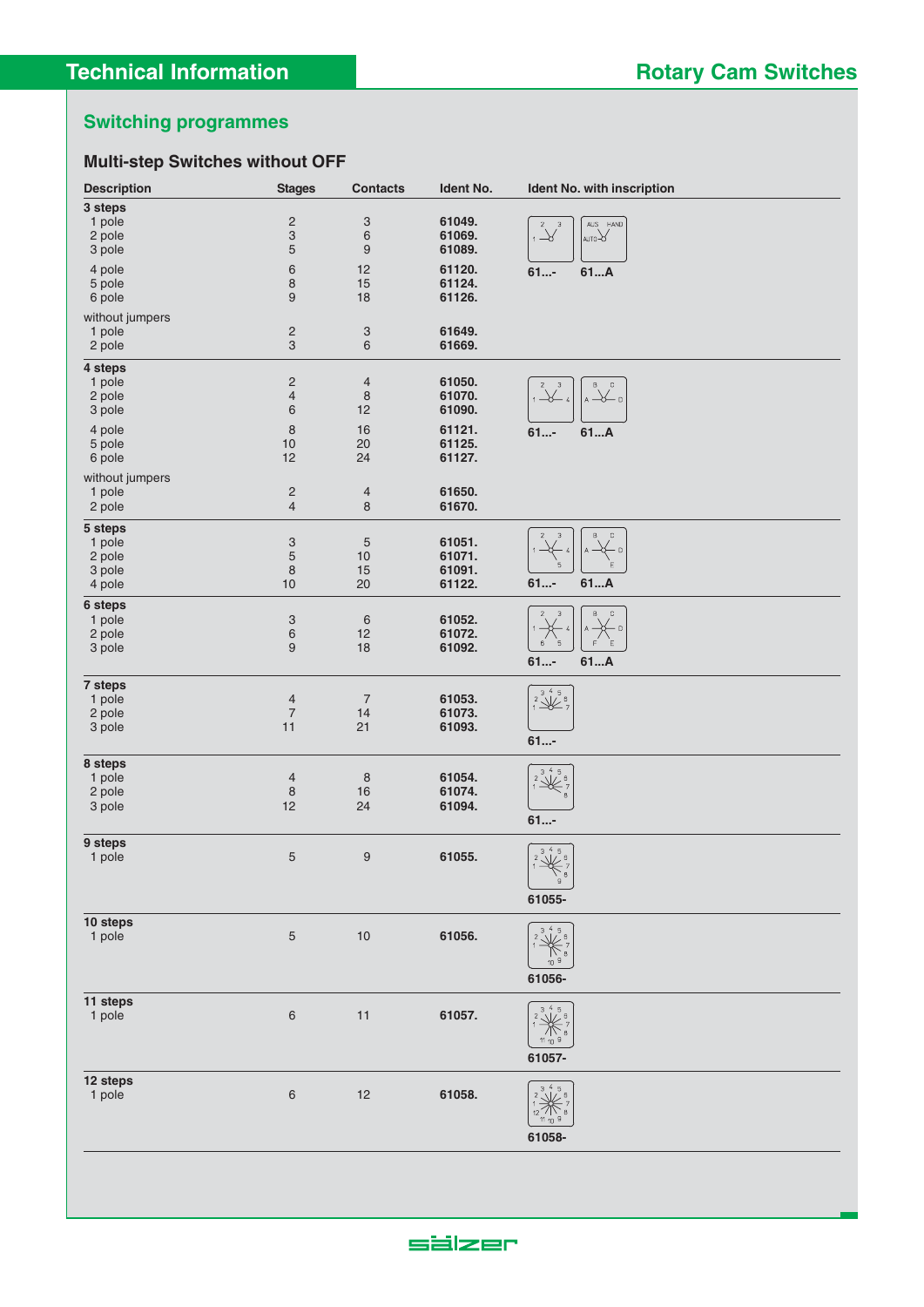#### **Code Switches**

| <b>Description</b>    | <b>Stages</b>  | <b>Contacts</b> | <b>Ident No.</b> | Ident No. with inscription       |
|-----------------------|----------------|-----------------|------------------|----------------------------------|
| <b>Binary code</b>    |                |                 |                  |                                  |
| $0 - 7$               |                | 3               | 61920.           | 3 <sub>4</sub><br>$\overline{2}$ |
| 0 - 7 complement      | $\frac{2}{2}$  | 3               | 61921.           |                                  |
| $0 - 7 +$ complement  | 3              | 6               | 61922.           |                                  |
|                       |                |                 |                  | $61$ -                           |
| $0 - 11$              | $\overline{2}$ | 4               | 61923.           |                                  |
| $0 - 11 +$ complement | $\overline{4}$ | 8               | 61924.           | 3 <sub>4</sub><br>$10^{9}$ 8     |
|                       |                |                 |                  | $61$ -                           |
| <b>BCD Code</b>       |                |                 |                  |                                  |
| $0 - 9$               | 2              | $\overline{4}$  | 61930.           | 3 <sub>4</sub>                   |
| 0 - 9 complement      | $\overline{2}$ | $\overline{4}$  | 61931.           |                                  |
| $0 - 9 +$ complement  | $\overline{4}$ | 8               | 61932.           | 8<br>9                           |
|                       |                |                 |                  | $61$ -                           |

#### **Gang Switches**

| <b>Description</b>                         | <b>Stages</b>                                    | <b>Contacts</b>         | <b>Ident No.</b> | <b>Ident No. with inscription</b>    |
|--------------------------------------------|--------------------------------------------------|-------------------------|------------------|--------------------------------------|
| 2 gangs                                    |                                                  |                         |                  |                                      |
| 1 pole                                     | $\mathbf{1}$                                     | $\overline{c}$          | 61109.           |                                      |
| 2 pole                                     | $\frac{2}{3}$                                    | $\overline{4}$          | 61117.           | $\circ \rightarrow$<br>$or F-\alpha$ |
| 3 pole                                     |                                                  | 6                       | 61111.           |                                      |
|                                            |                                                  |                         |                  | 61A<br>$61$ -                        |
| 3 gangs                                    |                                                  |                         |                  |                                      |
| 1 pole                                     |                                                  | 3                       | 61110.           |                                      |
| 2 pole                                     | $\begin{array}{c}\n 2 \\  3 \\  5\n \end{array}$ | 6                       | 61118.           | $or F - 3$<br>$-3+$                  |
| 3 pole                                     |                                                  | 9                       | 61112.           |                                      |
| <b>Series-gang Switches</b><br>2 gangs     |                                                  |                         |                  | $61$ -<br>61A                        |
| 1 pole                                     | 1                                                | $\overline{\mathbf{c}}$ | 61113.           |                                      |
| 2 pole                                     | $\frac{2}{3}$                                    | $\overline{4}$          | 61115.           |                                      |
| 3 pole                                     |                                                  | 6                       | 61114.           |                                      |
| <b>Series-parallel Switches</b><br>2 gangs |                                                  |                         |                  |                                      |
| 2 pole                                     | $\overline{2}$                                   | $\overline{4}$          | 61116.           |                                      |

#### **Voltmeter Selector Switches with OFF**

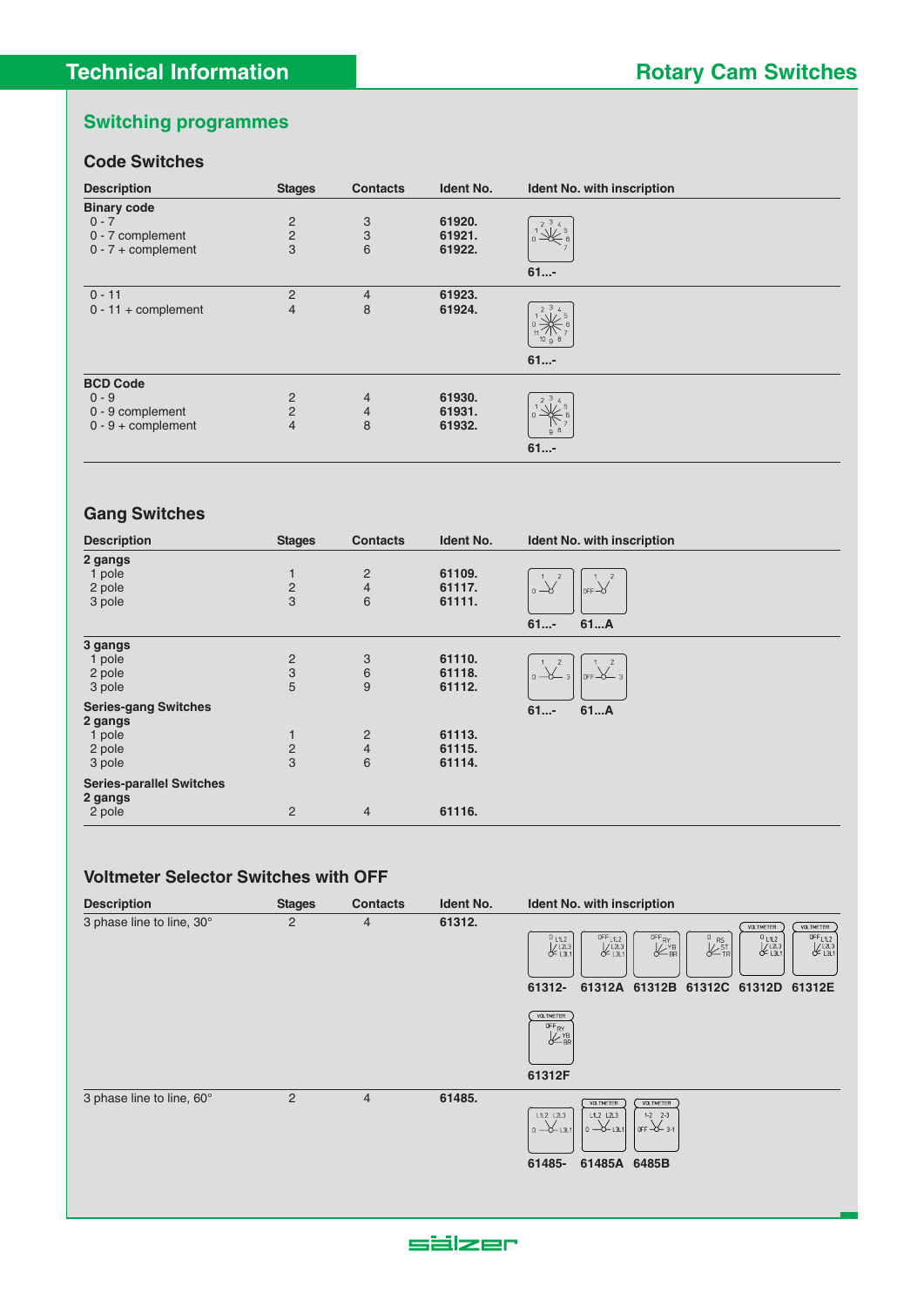#### **Voltmeter Selector Switches with OFF Description Stages Contacts Ident No. Ident No. with inscription** 3 phase line to N 2 4 61311.  $\begin{array}{c}\n\sqrt{0.1 \text{METER}} \\
\begin{array}{c}\n0 \text{FF} \\
\downarrow 1 \text{N} \\
\hline\n\end{array}\n\end{array}$ **VOLTMETER**  $\overline{\mathscr{C}^{\text{FF}}_{\text{RY}}}$  $\overline{\underset{\text{SVD}}{\overset{0}{\text{R0}}}}$  $V = V$  $\frac{0}{k}$   $\frac{1}{2N}$ OFF<sub>L1N</sub><br>KL<sub>2N</sub> **61311- 61311A 61311B 61311C 61311D 61311E** 3 phase line to line + **VOLTMETER** 3 phase line to N 3 6 61313. L1N<br>L2M LN LN lυ **61313- 61313A 61313B 61313C 61313D 61313E**  $\begin{array}{c}\n\sqrt{R} \sqrt{OFF} R N \\
\hline\n\gamma B \sqrt{V} N N \\
\hline\nBR \sqrt{H} N N N\n\end{array}$  $($  VOLTMETER | L1L2<sup>0FF</sup>L1N<br>|L2L3\|/ L2N<br>|| 3| 1 N/ | 1 3| **61313F 61313G**  $\overline{3}$  phase line to line +  $($  valimeter VOLTMETER 1 phase line to N 3 5 61317. L<sub>1</sub> **61317- 61317A 61317B 61317C 61317D 61317E** 3 phase line to line 4 8 **61318.** VOLTMETER for 2 sources  $2-3$ <br> $2-3$ <br> $2-3$ | L1L2<sup>0FF</sup>L1L2<br>| L2L3\|/L2L3<br>| L3L1=0= L3L1  $\begin{array}{|c|c|c|c|}\n\hline\nL1L2 & L1L2 \\
L2L3 & & L2L3 \\
\hline\n13 & 1 & 3 & 3\n\end{array}$ R151 <sup>0</sup> R2S2<br>S1T1\\/ S2T2<br>T1R1 - C2=T2R2  $\begin{array}{c} \begin{array}{c} \text{L1L2} \\ \text{L2L3} \end{array} \\ \begin{array}{c} \text{L1L2} \\ \text{L2L3} \end{array} \\ \begin{array}{c} \text{L2L3} \\ \text{L3L4} \end{array} \end{array}$ RY<sup>UFF</sup>RY<br>BR<del>AZ</del>YB **61318- 61318A 61318B 61318C 61318D 61318E** VOLTMETER ₩ **61318F 61318G** 2 pole, 1 phase 1 2 **61198.** (VOLTMETER) **61198- 61198A 61198B 61198C**

#### **Voltmeter Selector Switches without OFF**

| <b>Description</b>                          | <b>Stages</b>  | <b>Contacts</b> | <b>Ident No.</b> | <b>Ident No. with inscription</b>                                                                                                                                                                                                                                                                                                              |
|---------------------------------------------|----------------|-----------------|------------------|------------------------------------------------------------------------------------------------------------------------------------------------------------------------------------------------------------------------------------------------------------------------------------------------------------------------------------------------|
| 3 phase line to line                        | $\overline{2}$ | 4               | 61319.           | <b>VOLTMETER</b><br>$x^{11.2}$<br>$x^{13.1}$<br>$L1.2L21$<br>$L2L3L1$<br>$RS_{ST}$<br>$\cancel{\sqrt{}}$ TR<br>61319A 61319B<br>61319-                                                                                                                                                                                                         |
| 3 phase line to line +<br>3 phase line to N | 3              | 6               | 61314.           | <b>VOLTMETER</b><br>$\begin{bmatrix} 1.311^{L1N} & 1.2N \\ 1.213 & 1.3N \\ 1.112 & 1.3N \end{bmatrix}$<br>$ST< /T$<br>$\begin{array}{ c c }\n\hline\n\text{L3L1} & \text{L1N} & \text{L2N} \\ \text{L2L3} & \text{L3N} & \text{L3N} \\ \hline\n\text{L1L2} & \text{L3N}\n\end{array}$<br>$_{\rm IRS}$ $\rightarrow$<br>61314A 61314B<br>61314- |

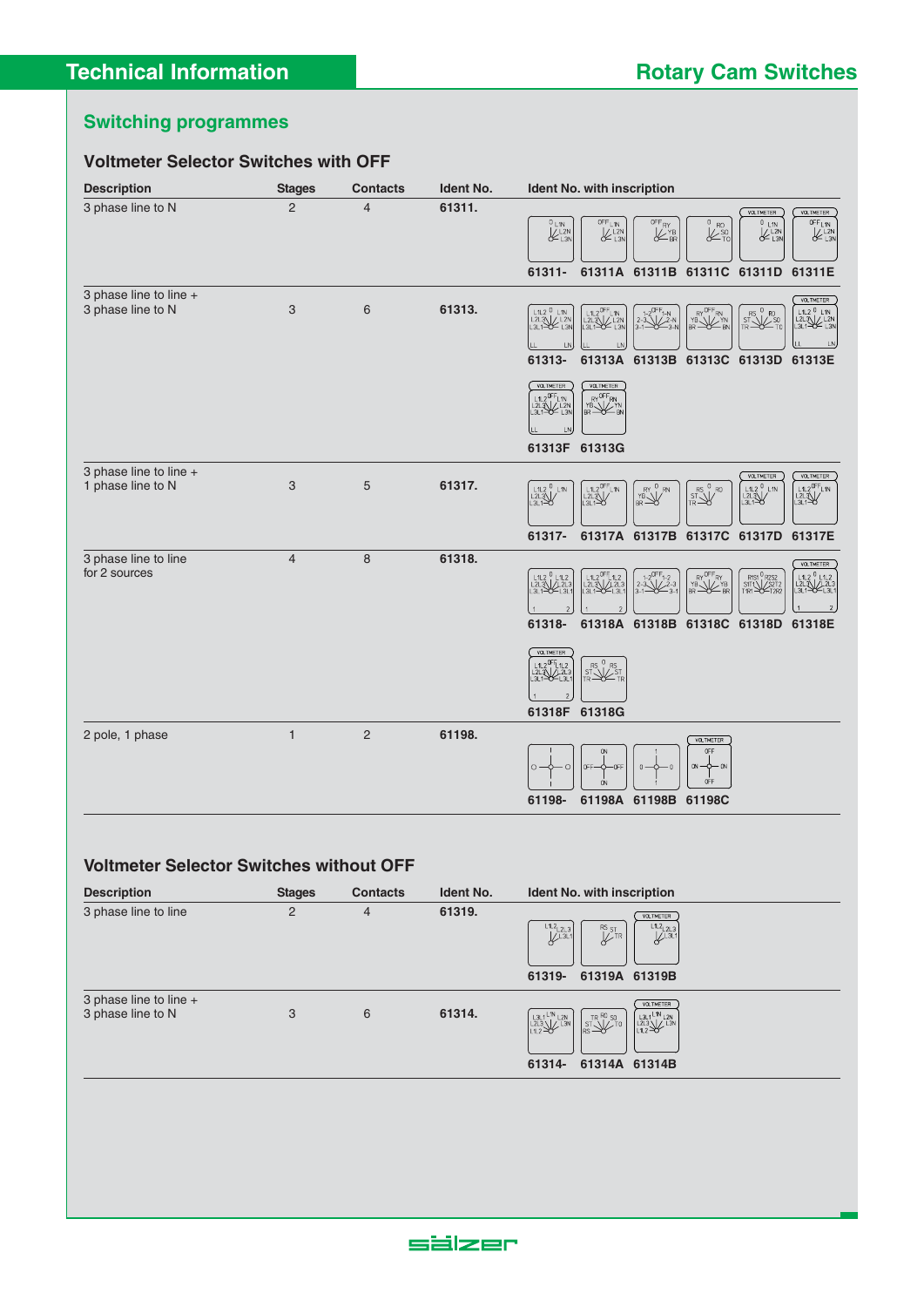#### **Ammeter Selector Switches with OFF**



#### **Ammeter Selector Switches without OFF**

| <b>Description</b>                               | <b>Stages</b>       | <b>Contacts</b> | <b>Ident No.</b> | Ident No. with inscription                             |
|--------------------------------------------------|---------------------|-----------------|------------------|--------------------------------------------------------|
| 3 transformers, 1 pole<br>3 transformers, 2 pole | 3<br>5              | 6<br>9          | 61384.<br>61329. | AMMETER<br>$1 - 0 - 3$<br>1-0-3<br>$61$ -<br>61A       |
| 4 transformers, 1 pole<br>4 transformers, 2 pole | $\overline{4}$<br>6 | 8<br>12         | 61326.<br>61330. | AMMETER<br>$4 - 0 - 2$<br>$4 - 0 - 2$<br>$61$ -<br>61A |

#### **Volt-Ammeter Selector Switches**

| <b>Description</b>               | <b>Stages</b> | <b>Contacts</b> | <b>Ident No.</b> | <b>Ident No. with inscription</b>                                                                     |
|----------------------------------|---------------|-----------------|------------------|-------------------------------------------------------------------------------------------------------|
| 3 voltages L-L, 3 currents       | 5             | 10              | 61336.           | <b>VOLTMETER</b><br>AMMETER                                                                           |
| 3 phase voltages L-N, 3 currents | 5             | 9               | 61338.           | $ \text{OFF}$ $\rightarrow$ 2<br>$0FF - 2$<br>$0FF-0-2$<br>$0 - 0 - 2$<br>$61$ -<br>61A<br>61B<br>61C |
| 4 voltages, 3 currents           | 6             | 11              | 61337.           | <b>VOLTMETER</b><br>AMMETER<br>$1-\Delta-3$<br>61337-<br>61337A 61337B                                |

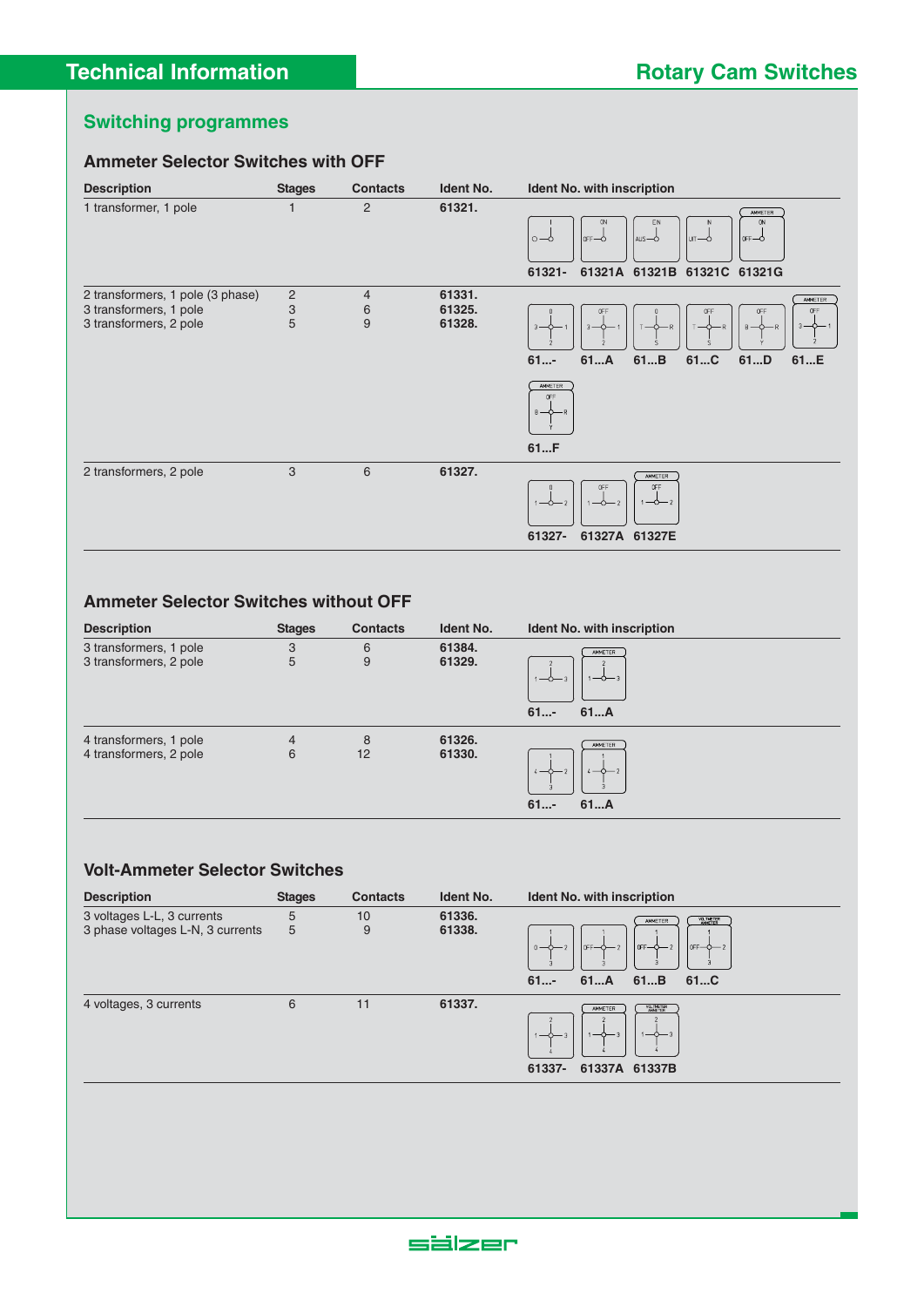## **Control Switches with spring return**

| <b>Description</b>                | <b>Stages</b>  | <b>Contacts</b> | <b>Ident No.</b> | <b>Ident No. with inscription</b>                                     |
|-----------------------------------|----------------|-----------------|------------------|-----------------------------------------------------------------------|
| <b>Control Switches</b>           |                |                 |                  |                                                                       |
| 1 pole                            | $\mathbf{1}$   | $\overline{c}$  | 61300.           | STOP START<br>TRIP<br>CLOSE<br>FRAN , TILL                            |
| 2 pole                            | $\overline{2}$ | $\overline{4}$  | 61388.           | $P_{\sim 1}$ M<br>Ж<br>ᠷ<br>Ж<br>ж                                    |
| without jumpers                   |                |                 |                  |                                                                       |
| 1 pole                            | 1              | 2               | 61700.           | 61A<br>61B<br>$61$ -<br>61C                                           |
|                                   |                |                 |                  |                                                                       |
| <b>Control Switches</b>           |                |                 |                  |                                                                       |
| with position indication          |                |                 |                  | RUN <sub>START</sub><br>START                                         |
| 1 pole                            | 1              | $\overline{2}$  | 61301.           | $\circ -\circ$<br>$0 - \sigma$<br>$I$ OFF $\rightarrow$<br>$0 - 0$    |
| without jumpers                   |                |                 |                  |                                                                       |
| 1 pole                            | 1              | $\overline{2}$  | 61701.           | $61$ -<br>61A<br>61B<br>61C                                           |
|                                   |                |                 |                  |                                                                       |
| <b>Controlling two contactors</b> |                |                 |                  |                                                                       |
| Standard                          | $\overline{c}$ |                 | 61307.           | <b>OFF</b>                                                            |
| without jumpers                   | $\overline{2}$ | $\frac{3}{3}$   | 61707.           | $1 - 2 - 2$<br>$\rightarrow$ 2                                        |
|                                   |                |                 |                  | START START<br>START START<br>M                                       |
|                                   |                |                 |                  | $61$ -<br>61A<br>61B                                                  |
| With spring return                |                |                 |                  |                                                                       |
| 4 auxiliary contacts              | 2              | 4               | 61366.           | $\frac{\text{OFF}}{\frac{1}{2}}$ 2<br>$1\frac{0}{\sqrt{1}}$<br>$^{2}$ |
| Motor voltage control switch      | $\overline{2}$ | 3               | 61271.           | ₩                                                                     |
| single winding contactor          | $\overline{4}$ | 8               | 61272.           |                                                                       |
|                                   |                |                 |                  |                                                                       |
|                                   |                |                 |                  | 61T<br>$61$ -                                                         |

## **Motor Reversing Switches**

| <b>Description</b>        | <b>Stages</b>       | <b>Contacts</b> | Ident No.        | Ident No. with inscription                                                                                  |
|---------------------------|---------------------|-----------------|------------------|-------------------------------------------------------------------------------------------------------------|
| 2 pole<br>3 pole          | $\overline{c}$<br>3 | 4<br>5          | 61210.<br>61211. | <b>OFF</b><br>OFF<br>0<br>$\frac{1}{2}$<br>REV FORW<br>$\overline{2}$<br>$1 -$<br>r<br>61A<br>$61$ -<br>61B |
| 3 pole with spring return | 3                   | 5               | 61253.           | $\overline{OFF}$ 2<br>$\overline{0}$<br>2<br>$\forall$<br>ж<br>61253-<br>61253T                             |
| 3 pole, complete rotation | 3                   | 5               | 61214.           | 0FF<br>REV-O-FOR<br>$1 - 0 - 2$<br>0FF<br>61214-<br>61214A                                                  |

#### **Star-Delta Switches**

| <b>Description</b>                         | <b>Stages</b>  | <b>Contacts</b> | <b>Ident No.</b> | Ident No. with inscription                                                                                                                  |
|--------------------------------------------|----------------|-----------------|------------------|---------------------------------------------------------------------------------------------------------------------------------------------|
| Standard<br>Contact closed in "OFF"/"STOP" | 4<br>5         | 8<br>9          | 61200.<br>61239. | START<br>START<br>SLOW<br>OFF  <br><b>RUN</b><br>STQP<br><b>RUN</b><br>STOP   FAST<br>$\rightarrow$<br>$\Delta$<br>61A 61B<br>$61$ -<br>61C |
| Spring return from<br>START to "OFF"       | $\overline{4}$ | 8               | 61201.           | <b>OFF</b><br>$0 \sim$<br>$\sum_{\text{N}}^{\text{START}}$<br>$\alpha-\Delta$<br>61201A<br>61201-                                           |